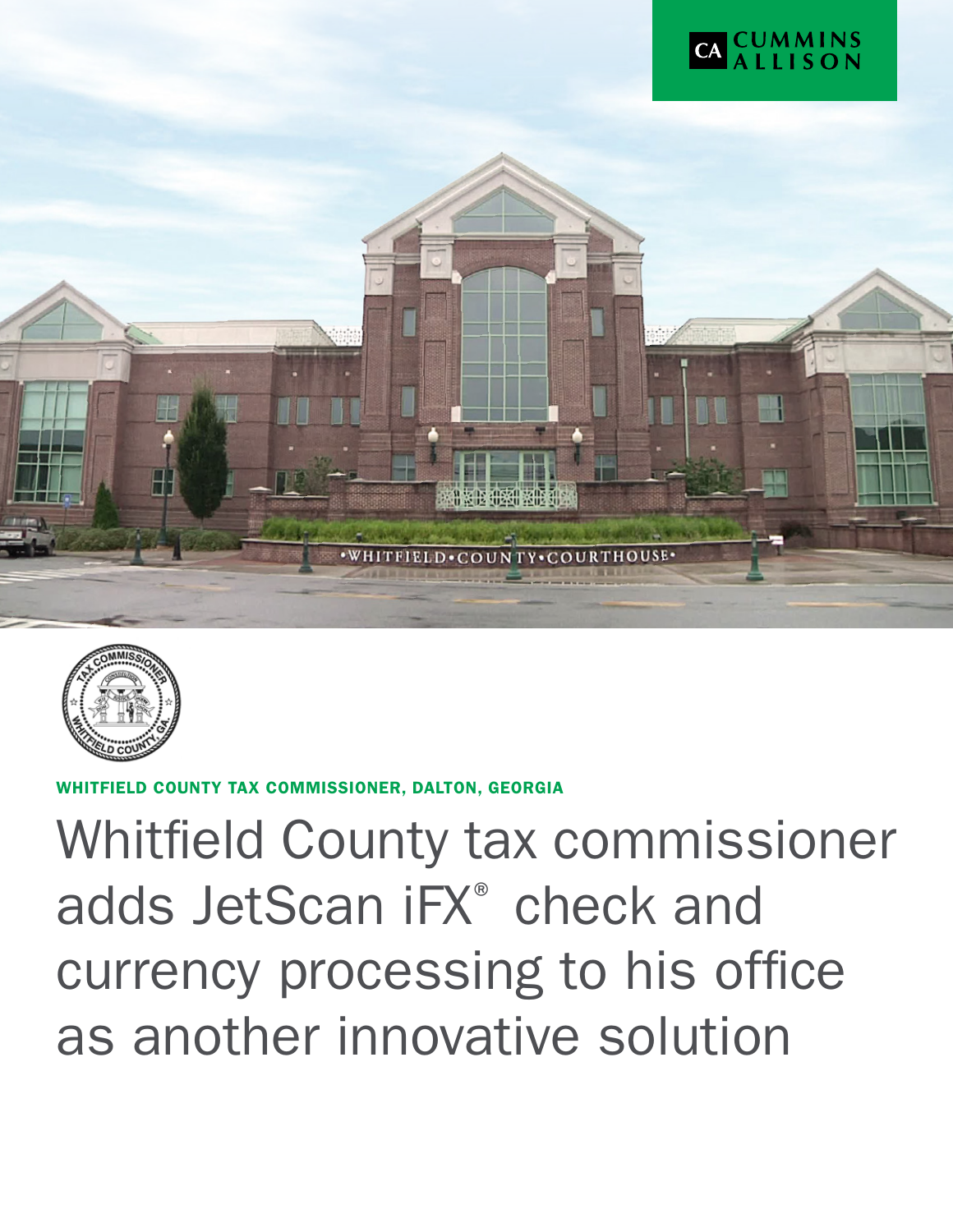# Processing deposits with improved accuracy and speed helps government serve the public better

When it comes to streamlining government operations and cutting costs, Georgia's Whitfield County Tax Commissioner Danny Sane is doing it right. Like almost all government offices, Commissioner Sane is under constant pressure from his constituency to keep costs under control.

Through thoughtful management and a reliance on innovation he has been able to maintain the same head count he inherited an astonishing two decades ago. He's also been able to cut operational costs by more than 63% from when he started. What's his secret? "We're constantly looking not for just quicker ways to do things, but more efficient ways," says Sane. "Our staff is very much interested in trying to make positive changes."

#### The task of processing checks

Nestled on the north end of Georgia, the office of the Whitfield County Tax Commissioner is responsible for processing about 400 car tags per day and collecting property taxes on 50,000 parcels of land for the city, county and state. "Predominantly we deal with checks, and that is a huge concern, so it's very, very important we can process them promptly," says Sane.



It's Rebecca Vance's job to process all those checks. "We probably run about 150, maybe even up to 200 checks per day based on the busy time of the month, just for tags. During the property tax season from October through December, we could be processing 150 to probably 200 checks per clerk. So that could be easily 600 checks a day, just on the tax side," states Vance. "Initially it was all done manually on the calculator, sending them over to the bank." Commissioner Sane adds, "With all the checks that we had to do, and to prepare the deposit, it was taking two employees from about 8:30 in the morning till almost 2:00 every day."

## Process checks and cash on one machine.

#### Finding the right solution for check processing automation

It's hard to keep costs and head count low by processing anything manually, so Sane started looking for a new solution. What he found was the Cummins Allison JetScan iFX check and currency scanner with Deposit Balancing Manager (DBM). "When this solution came across, we were very, very interested in starting the project. Once we started it, we were extremely happy with it," says Sane. "And the changes were very well-accepted by our employees."

Vance comments, "The Cummins Allison JetScan iFX solution has just been a tremendous time saver. I'm able to pick up the checks every afternoon, scan the checks, and pretty much by the end of the day the checks are verified with the clerk's work. It takes me maybe a half hour to scan and deposit everything to the bank.



"I would estimate going from manual calculating to the JetScan iFX is saving us probably at least a good two hours per day. I'm able to not only do the tag deposit, but also the tax deposit. And I can get both of those done in the amount of time it would take me to get just the tag deposit done."

#### Processing checks and cash on one device

In addition to checks, the Whitfield County Tax Commissioner also takes in cash for payments. What they didn't want was yet another piece of equipment to count only currency, so being able to process checks and currency on a single device was another factor in choosing a solution. "There's a significant benefit for being able to use the JetScan iFX scanner for checks and cash," says Vance. "It just takes up a lot less space, and being able to flip from checks to cash in just the punch of a button.

"You also have the option to strap the money. Especially during the busy time of the year, when you have thousands of bills coming in, the machine not only counts the straps but also identifies strangers. If you happen to get a 50 in with the 100s, the machine identifies that as a stranger. You take it out and the machine continues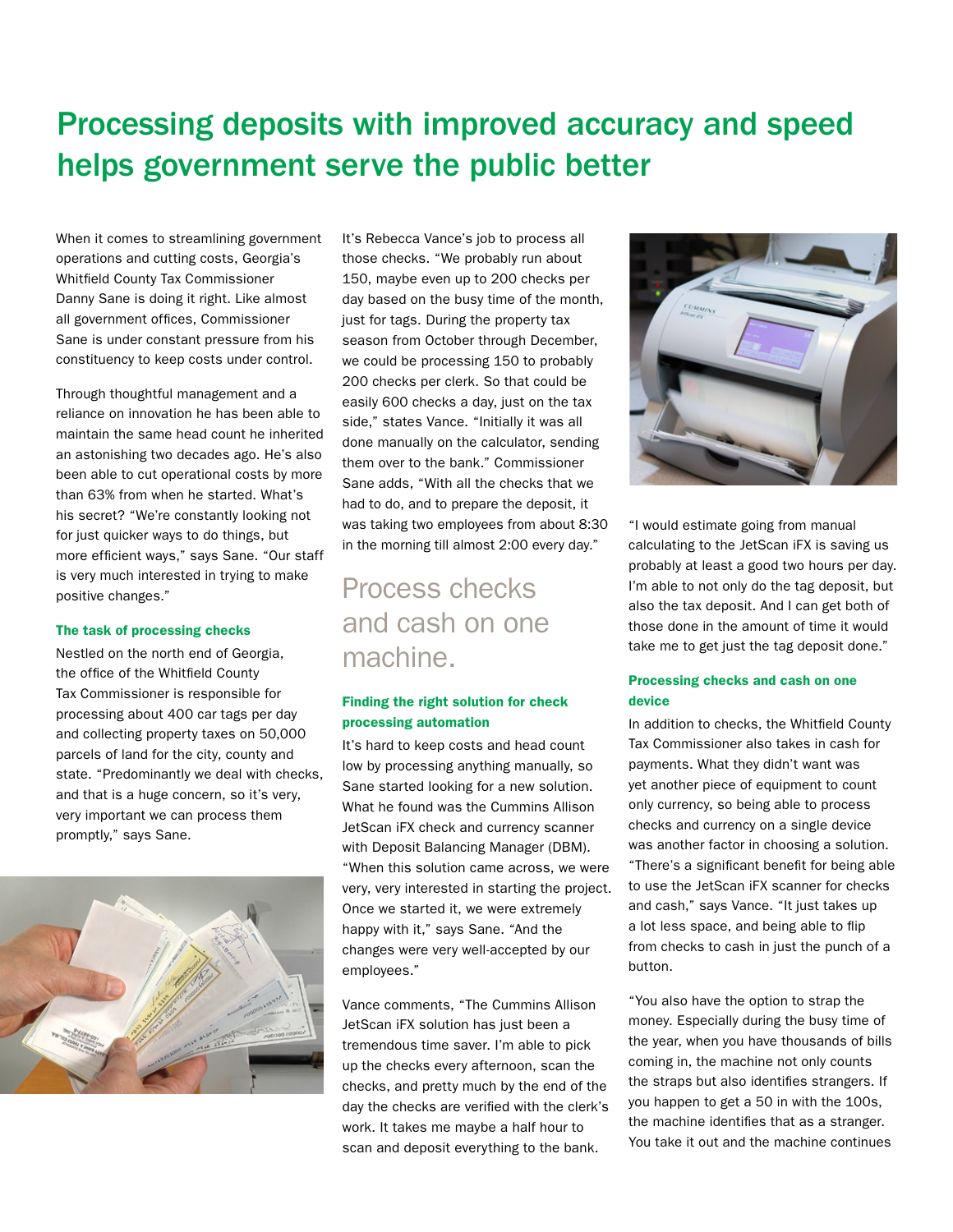

to process and count your money for strapping. So that has been a tremendous benefit."

#### Easy to use and intuitive

As the operator, it's important to Vance that the equipment is easy to use. Difficultto-operate equipment causes errors, so she needs something that's powerful yet intuitive. "With the JetScan iFX, there are minimal errors. It's really a great machine and is very easy to use and took minimal training. I can't even explain how much I really like that."

Sane explains the monumental task that the JetScan iFX is helping him overcome. "Operational costs are things that we can do something about. Through many, many pieces of technology, including this piece of equipment, we've been able to net our operational costs from \$475,000, 20 years later to \$175,000 now. I mean, you must understand that years ago we were collecting \$38 million and selling 65,000 car tags. Today we're collecting over \$100 million, selling 110,000 car tags. We have the same number of employees as my predecessor had 20 years ago, so what it's allowed us to do is not have to hire more employees."

#### Redirect employees' time

Sane reiterates that the key benefit of the JetScan iFX scanner time savings is being able to do more with his staff, not get rid of them. "We literally went from two employees who were working over half a day to one employee being done by 9:30 or so in the morning. The Cummins Allison machine has allowed us to redirect employees, so this piece of equipment cost no one their job. Basically it allowed us to be much more efficient. We were able to redirect one person's half day into helping other taxpayers and reassign them to answer other questions and better serve the public." Sane stresses that streamlining operations doesn't eliminate jobs, it simply makes the current jobs more efficient, and public servants can do more for their constituency with the current office staff.

#### A solution any organization can utilize

Commissioner Sane explains that his story is not unique to his county alone. Since checks are the most-used form of payment, other government agencies can follow in Whitfield County's footsteps and see the benefits of making their department more efficient through innovative, cost-effective technologies.



Danny Sane, Whitfield County Tax Commissioner

"Through innovations over the past 20 years we've reduced our operational costs and haven't added any employees."

"It's just a chance for us to share with other agencies who are dealing with taxpayer money and possibly people in the community's money to be much more efficient. Let's face it. If the equipment looks good, then I look good."